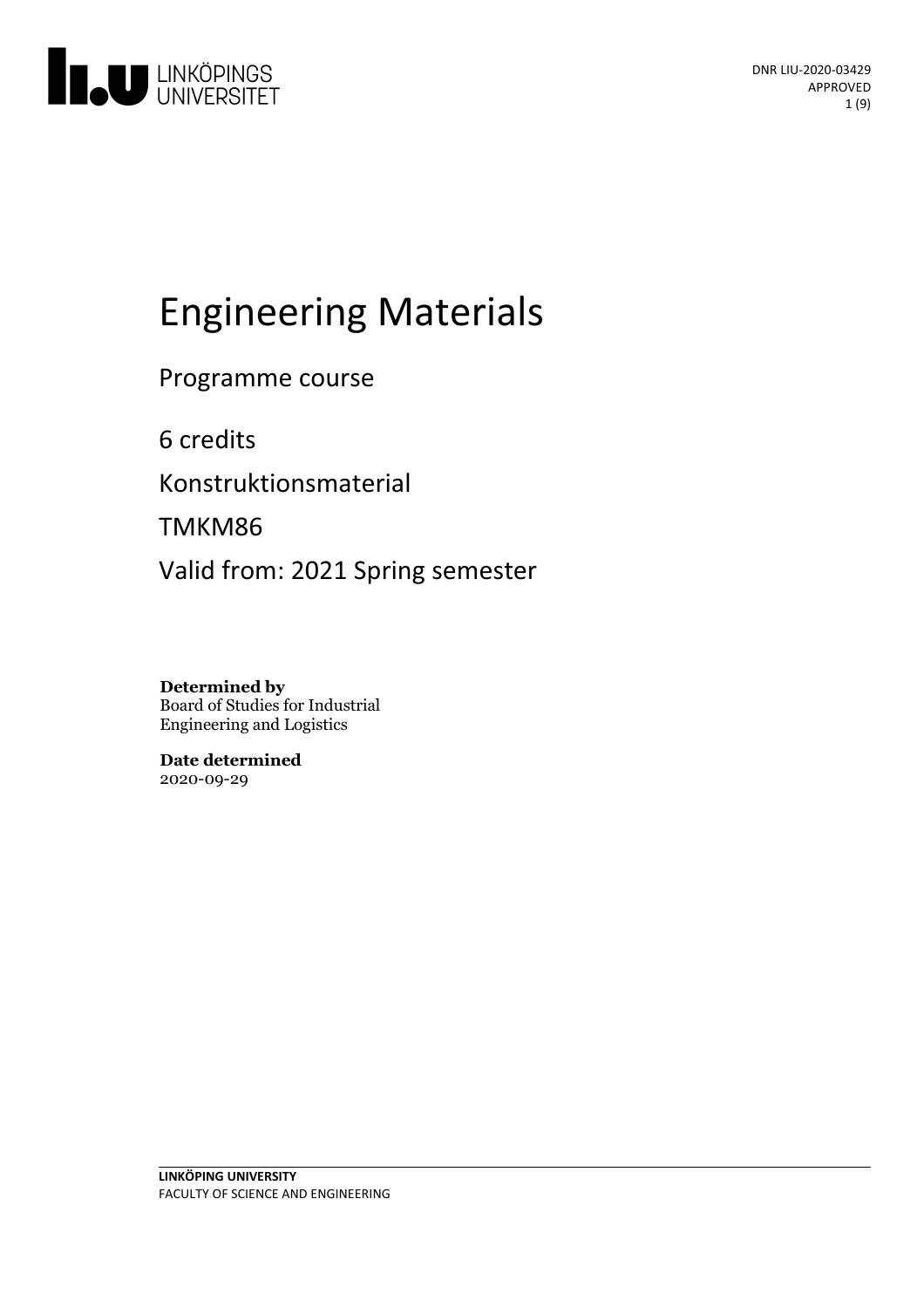# Main field of study

Mechanical Engineering

Course level

First cycle

# Advancement level

 $G<sub>2</sub>X$ 

# Course offered for

- Master of Science in Industrial Engineering and Management International
- Master of Science in Industrial Engineering and Management

# Intended learning outcomes

This course aims at presenting students fundamentals in the field of materials science and engineering with emphasis on explaining the relationship between the structure of a material, its mechanical properties and its manufacturing process and industrial use of materials. Upon successful completion of the course, the student shall be able to:

- Explain and discuss the mechanical properties of metallic and polymer
- Explain how the mechanical properties of a metallic material can be modified with the help of different manufacturing processes which induce changes in the material's structure.<br>• Describe the influence of temperature and aggressive environment on the
- 
- use of material.<br>  $\bullet$  Describe the typical properties of the material groups included in the course and their application areas.
- Analyze and discuss selection of materials for structure based on the knowledge introduced in this course.

# Course content

Main engineering material classes, atomic bonding, mechanical properties and

testing methods. Metallic materials: crystal structure, defects in crystals, mechanisms for strengthening, diffusion and case hardening, fracture, solidification, phase diagram, heat treatment, steel, cast iron, light alloys, superalloys, corrosion and prevention. Polymer materials: structure and typical properties, glass transition of

thermoplastics. Group work to analyze an already made material selection.

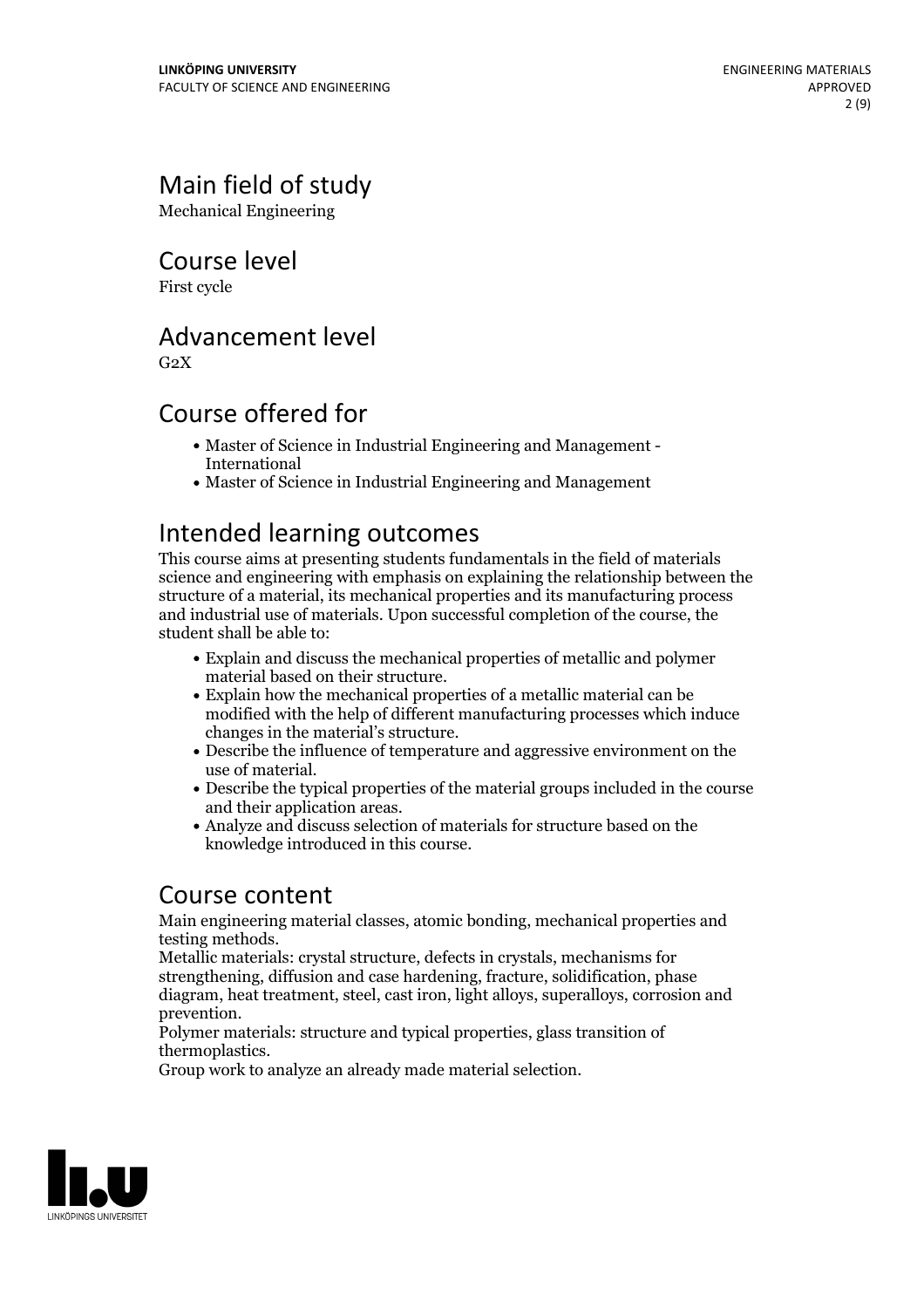# Teaching and working methods

The course consists of lectures, tutorials, laboratory work and group work. A written examination is given at the end of the course.

### Examination

| TEN1 | Written examination  | 3 credits | U, 3, 4, 5 |
|------|----------------------|-----------|------------|
| LAB1 | Laboratory exercises | 3 credits | U.G        |

### Grades

Four-grade scale, LiU, U, 3, 4, 5

# Other information

*Supplementary courses:*

Polymer Materials, Experimental Evaluation of Fatigue and Fracture Properties, Engineering Materials - Optimization of Materials, Engineering Materials - Deformation and Fracture, Engineering Materials - New materials, LK Engineering Materials for Light Weight Applications

### **About teaching and examination language**

The teaching language is presented in the Overview tab for each course. The examination language relates to the teaching language as follows:

- If teaching language is Swedish, the course as a whole or in large parts, is parts of the course could be given in English. Examination language is Swedish
- $\bullet$  If teaching language is Swedish/English, the course as a whole will be taught in English if students without prior knowledge of the Swedish language participate. Examination language is Swedish or English
- $\bullet$  If teaching language is English, the course as a whole is taught in English. Examination language is English.

### **Other**

The course is conducted in a manner where both men's and women's

experience and knowledge are made visible and developed. The planning and implementation of <sup>a</sup> course should correspond to the course syllabus. The course evaluation should therefore be conducted with the course syllabus as a starting point.

# Department

Institutionen för ekonomisk och industriell utveckling

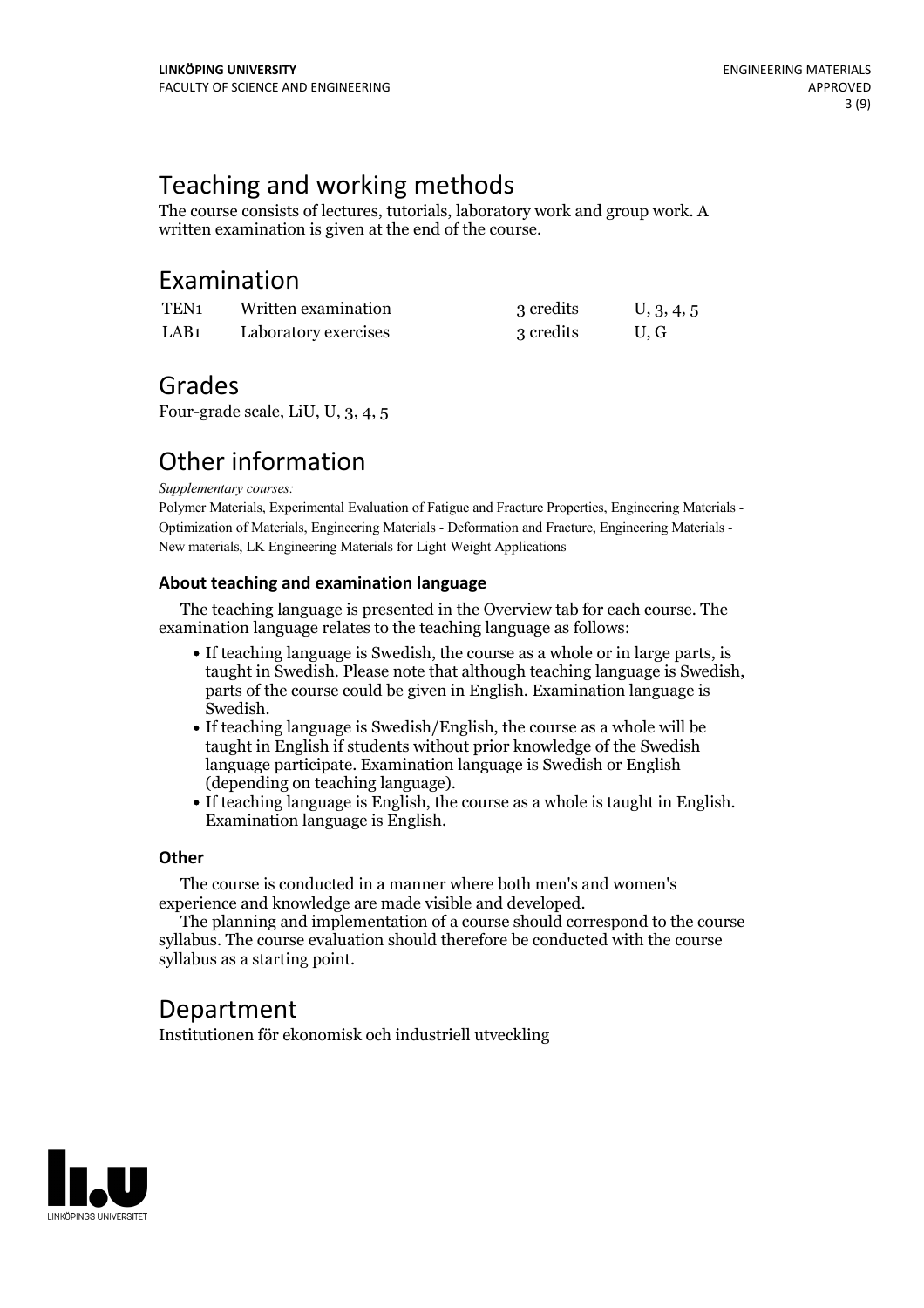# Director of Studies or equivalent

Viktor Norman

### Examiner

Mattias Calmunger

# Course website and other links

<http://www.iei.liu.se/kmt/education/undergraduatecourses-tmkm86>

# Education components

Preliminary scheduled hours: 58 h Recommended self-study hours: 102 h

# Course literature

### **Books**

Askeland, Donald R., Fulay, Pradeep P., Wright, Wendelin J., (2011) *The science and engineering of materials* ISBN: 9780495296027, 0495296023, 9780495668022, 0495668028 Stamford, CT : Cengage Learning, c2011

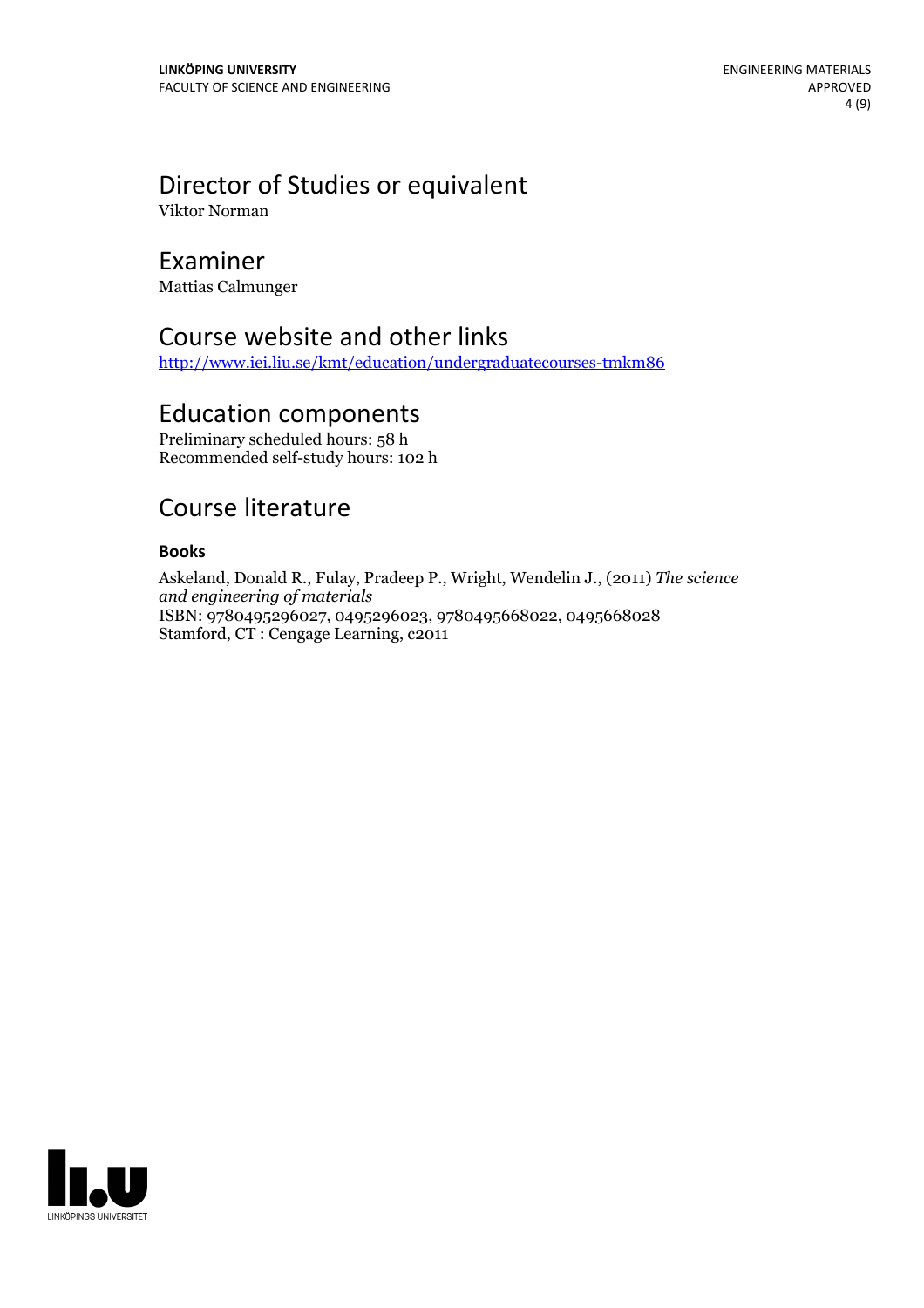# **Common rules**

### **Course syllabus**

A syllabus must be established for each course. The syllabus specifies the aim and contents of the course, and the prior knowledge that a student must have in order to be able to benefit from the course.

### **Timetabling**

Courses are timetabled after a decision has been made for this course concerning its assignment to a timetable module.

### **Interrupting a course**

The vice-chancellor's decision concerning regulations for registration, deregistration and reporting results (Dnr LiU-2015-01241) states that interruptions in study are to be recorded in Ladok. Thus, all students who do not participate in a course for which they have registered must record the interruption, such that the registration on the course can be removed. Deregistration from <sup>a</sup> course is carried outusing <sup>a</sup> web-based form: https://www.lith.liu.se/for-studenter/kurskomplettering?l=en.

### **Cancelled courses**

Courses with few participants (fewer than 10) may be cancelled or organised in a manner that differs from that stated in the course syllabus. The Dean is to deliberate and decide whether a course is to be cancelled or changed from the course syllabus.

### **Guidelines relatingto examinations and examiners**

For details, see Guidelines for education and examination for first-cycle and second-cycle education at Linköping University, Dnr LiU-2019-00920 (http://styrdokument.liu.se/Regelsamling/VisaBeslut/917592).

An examiner must be employed as a teacher at LiU according to the LiU Regulations for Appointments, Dnr LiU-2017-03931 (https://styrdokument.liu.se/Regelsamling/VisaBeslut/622784). For courses in second-cycle, the following teachers can be appointed as examiner: Professor (including Adjunct and Visiting Professor), Associate Professor (including Adjunct), Senior Lecturer (including Adjunct and Visiting Senior Lecturer), Research Fellow, or Postdoc. For courses in first-cycle, Assistant Lecturer (including Adjunct and Visiting Assistant Lecturer) can also be appointed as examiner in addition to those listed for second-cycle courses. In exceptional cases, a Part-time Lecturer can also be appointed as an examiner at both first- and second cycle, see Delegation of authority for the Board of Faculty of Science and Engineering.

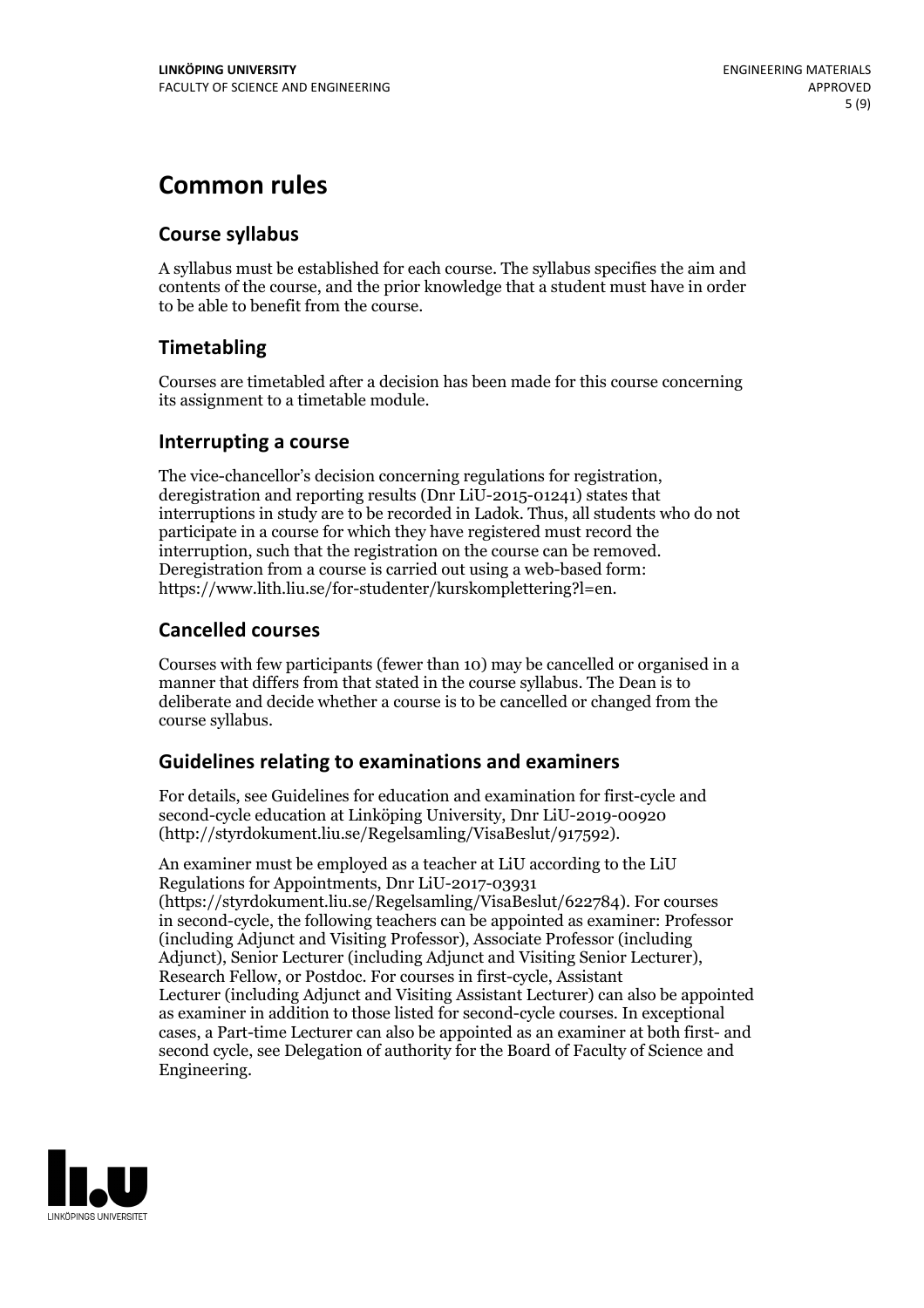### **Forms of examination**

### **Principles for examination**

Written and oral examinations and digital and computer-based examinations are held at least three times a year: once immediately after the end of the course, once in August, and once (usually) in one of the re-examination periods. Examinations held at other times are to follow a decision of the board of studies.

Principles for examination scheduling for courses that follow the study periods:

- courses given in VT1 are examined for the first time in March, with re-examination in June and August
- courses given in VT2 are examined for the first time in May, with re-examination in August and October
- courses given in HT1 are examined for the first time in October, with re-examination in January and August
- courses given in HT2 are examined for the first time in January, with re-examination in March and in August.

The examination schedule is based on the structure of timetable modules, but there may be deviations from this, mainly in the case of courses that are studied and examined for several programmes and in lower grades (i.e. 1 and 2).

Examinations for courses that the board of studies has decided are to be held in alternate years are held three times during the school year in which the course is given according to the principles stated above.

Examinations for courses that are cancelled orrescheduled such that they are not given in one or several years are held three times during the year that immediately follows the course, with examination scheduling that corresponds to the scheduling that was in force before the course was cancelled or rescheduled.

When a course is given for the last time, the regular examination and two re-<br>examinations will be offered. Thereafter, examinations are phased out by offering three examinations during the following academic year at the same times as the examinations in any substitute course. If there is no substitute course, three examinations will be offered during re-examination periods during the following academic year. Other examination times are decided by the board of studies. In all cases above, the examination is also offered one more time during the academic year after the following, unless the board of studies decides otherwise.

If a course is given during several periods of the year (for programmes, or on different occasions for different programmes) the board or boards of studies determine together the scheduling and frequency of re-examination occasions.

### **Retakes of other forms of examination**

Regulations concerning retakes of other forms of examination than written examinations and digital and computer-based examinations are given in the LiU guidelines for examinations and examiners, http://styrdokument.liu.se/Regelsamling/VisaBeslut/917592.

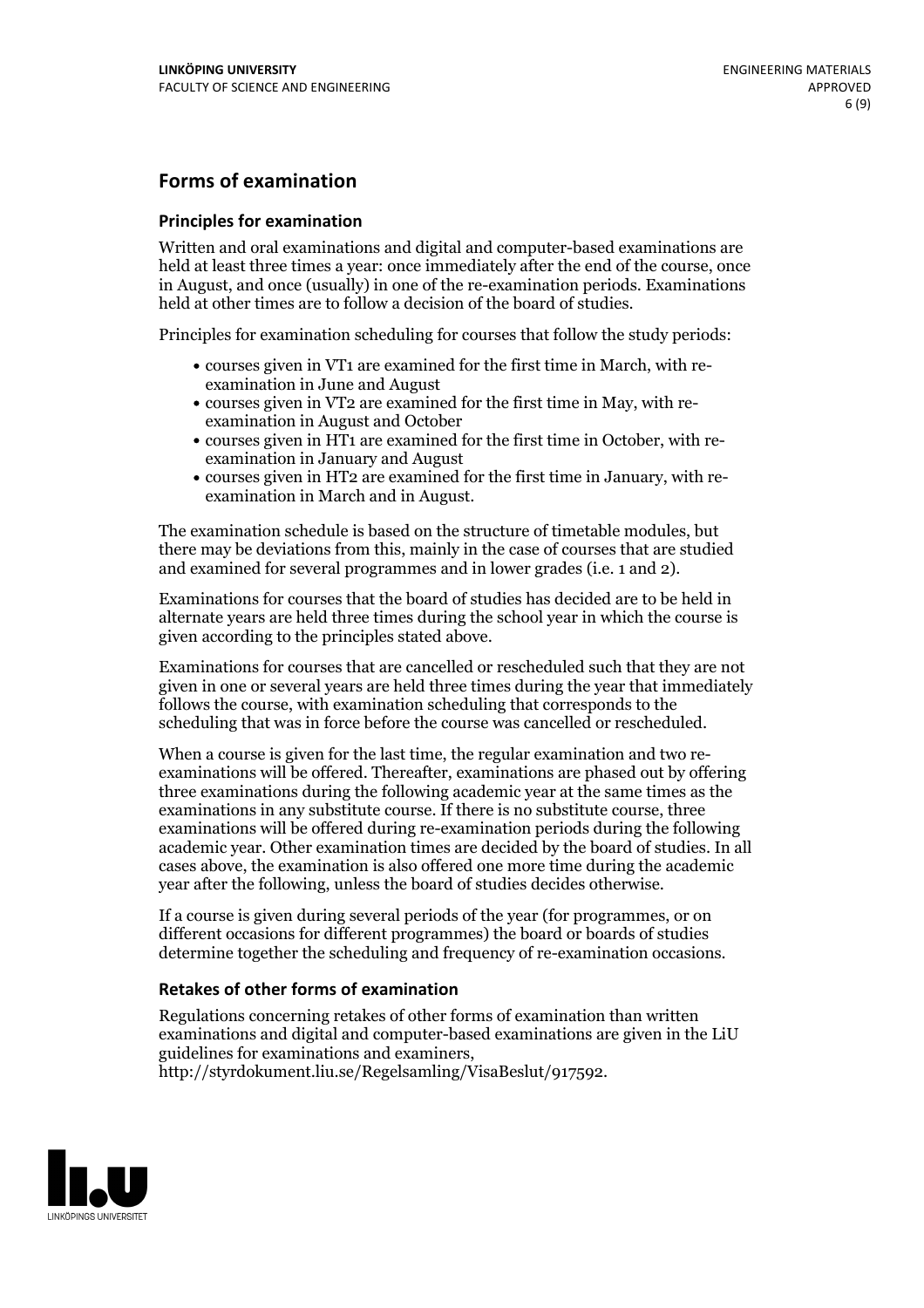### **Registration for examination**

Until January 31 2021, the following applies according to previous guidelines: In order to take an written, digital or computer-based examination student must register in advance at the Student Portal during the registration period, which Candidates are informed of the location of the examination by email, four days in advance. Students who have not registered for an examination run the risk of being refused admittance to the examination, if space is not available.

From February 1 2021, new guidelines applies for registration for written, digital or computer-based examination, Dnr LiU-2020-02033 (https://styrdokument.liu.se/Regelsamling/VisaBeslut/622682).

Symbols used in the examination registration system:

\*\* denotes that the examination is being given for the penultimate time.

\* denotes that the examination is being given for the last time.

### **Code of conduct for students during examinations**

Details are given in a decision in the university's rule book: http://styrdokument.liu.se/Regelsamling/VisaBeslut/622682.

### **Retakes for higher grade**

Students at the Institute of Technology at LiU have the right to retake written examinations and digital and computer-based examinations in an attempt to achieve a higher grade. This is valid for all examination components with code "TEN", "DIT" and "DAT". The same right may not be exercised for other examination components, unless otherwise specified in the course syllabus.

A retake is not possible on courses that are included in an issued degree diploma.

### **Grades**

The grades that are preferably to be used are Fail (U), Pass (3), Pass not without distinction  $(4)$  and Pass with distinction  $(5)$ .

- Grades U, 3, 4, 5 are to be awarded for courses that have written or digital examinations.<br>• Grades Fail (U) and Pass (G) may be awarded for courses with a large
- degree of practical components such as laboratory work, project work and
- $\bullet$  Grades Fail (U) and Pass (G) are to be used for degree projects and other independent work.

### **Examination components**

The following examination components and associated module codes are used at the Faculty of Science and Engineering:

Grades U, 3, 4, 5 are to be awarded for written examinations (TEN) and

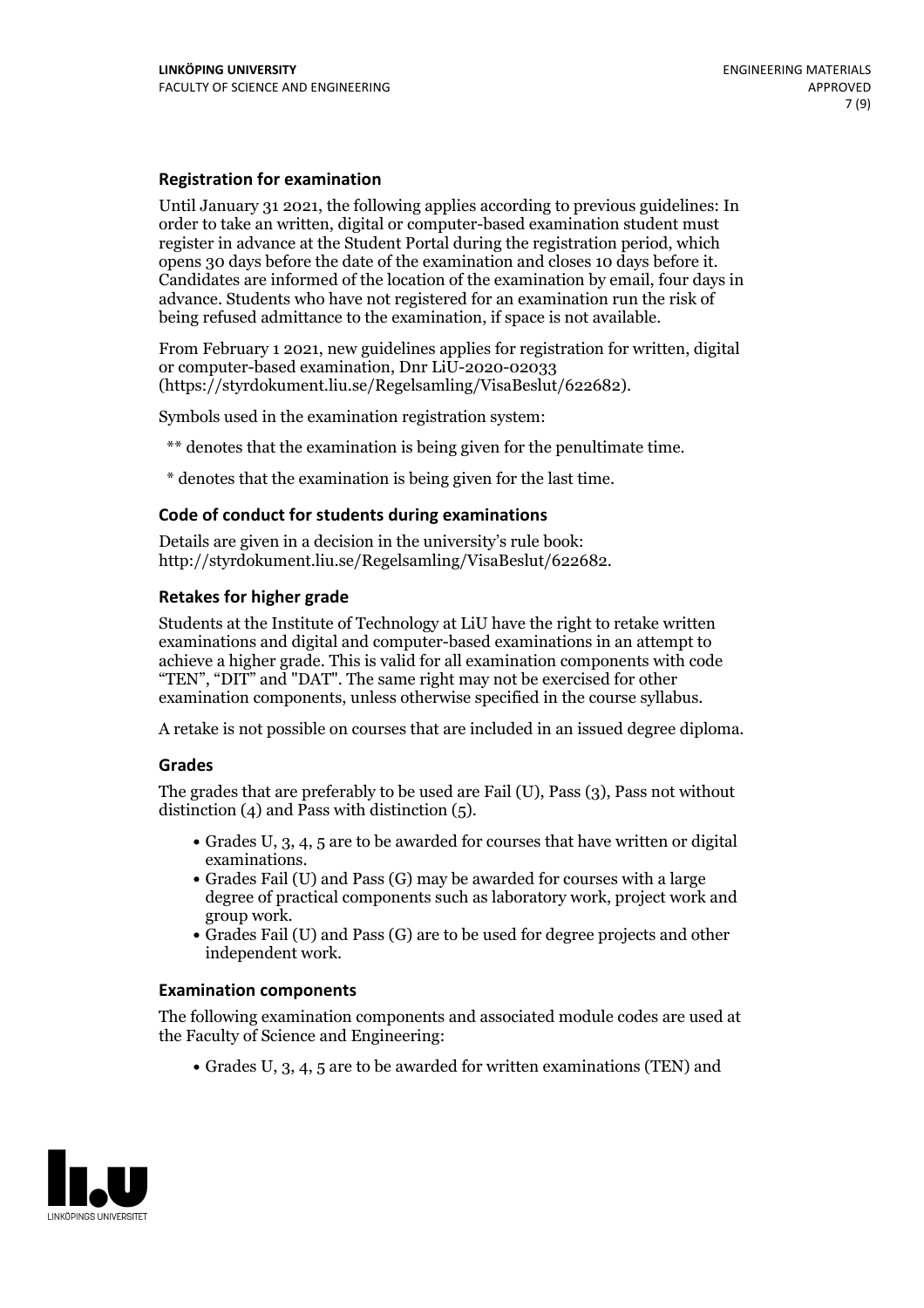- digital examinations (DIT).<br>• Examination components for which the grades Fail (U) and Pass (G) may be awarded are laboratory work (LAB), project work (PRA), preparatory written examination (KTR), digital preparatory written examination (DIK), oral examination (MUN), computer-based examination (DAT), home
- assignment (HEM), and assignment (UPG).<br>• Students receive grades either Fail (U) or Pass (G) for other examination components in which the examination criteria are satisfied principally through active attendance such as tutorial group (BAS) or examination item
- (MOM).<br>• Grades Fail (U) and Pass (G) are to be used for the examination components Opposition (OPPO) and Attendance at thesis presentation (AUSK) (i.e. part of the degree project).

In general, the following applies:

- 
- Mandatory course components must be scored and given <sup>a</sup> module code. Examination components that are not scored, cannot be mandatory. Hence, it is voluntary to participate in these examinations, and the voluntariness must be clearly stated. Additionally, if there are any associated conditions to the examination component, these must be clearly stated as well.<br>• For courses with more than one examination component with grades
- U,3,4,5, it shall be clearly stated how the final grade is weighted.

For mandatory components, the following applies: If special circumstances prevail, and if it is possible with consideration of the nature ofthe compulsory component, the examiner may decide to replace the compulsory component with another equivalent component. (In accordance with the LiU Guidelines for education and examination for first-cycle and second-cycle education at Linköping University, http://styrdokument.liu.se/Regelsamling/VisaBeslut/917592).

For written examinations, the following applies: If the LiU coordinator for students with disabilities has granted a student the right to an adapted examination for a written examination in an examination hall, the student has the right to it. If the coordinator has instead recommended for the student an adapted examination or alternative form of examination, the examiner may grant this if the examiner assesses that it is possible, based on consideration of the course objectives. (In accordance with the LiU Guidelines for education and examination for first-cycle and second-cycle education at Linköping University, http://styrdokument.liu.se/Regelsamling/VisaBeslut/917592).

### **Reporting of examination results**

The examination results for a student are reported at the relevant department.

### **Plagiarism**

For examinations that involve the writing of reports, in cases in which it can be assumed that the student has had access to other sources (such as during project work, writing essays, etc.), the material submitted must be prepared in accordance